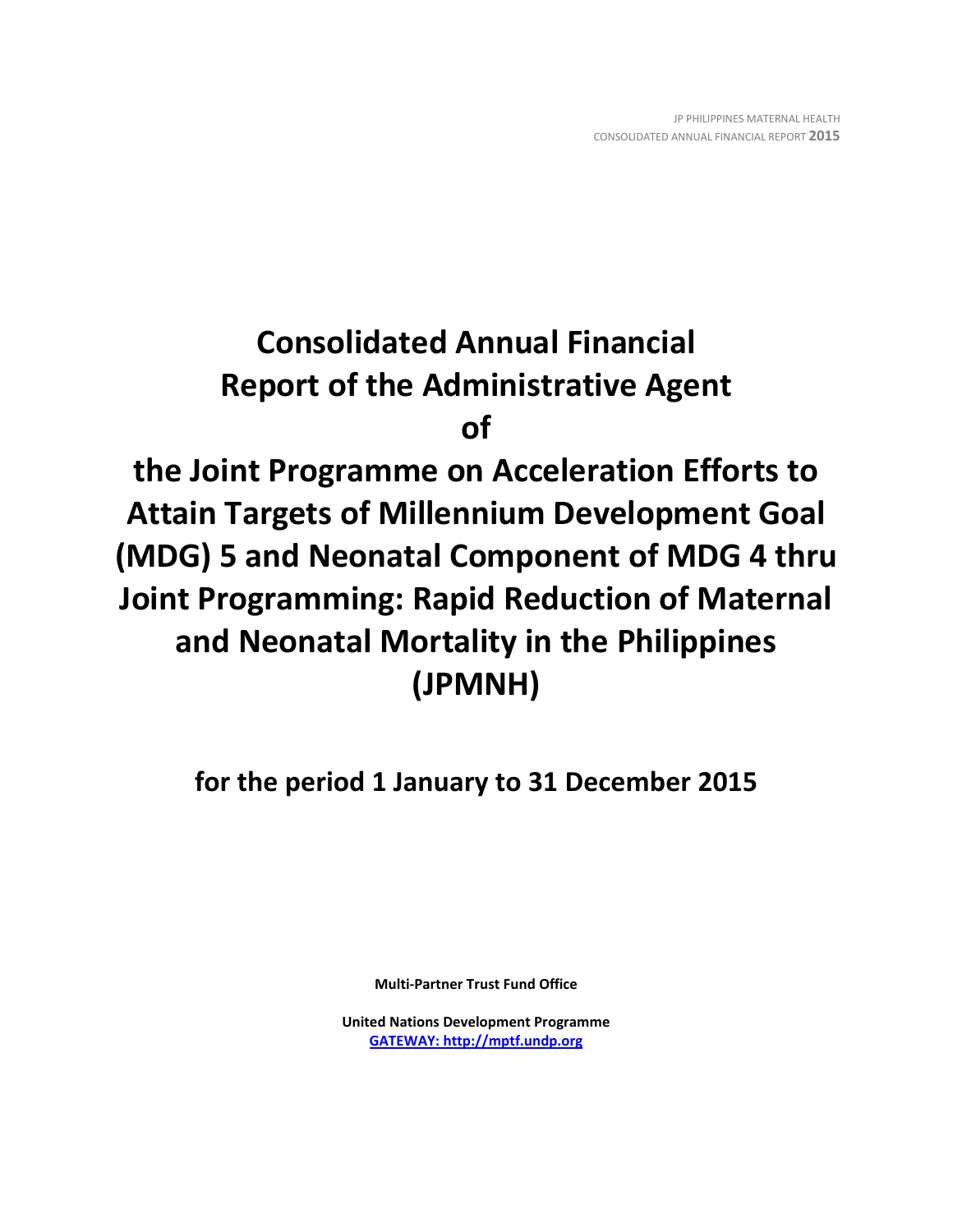## **PARTICIPATING ORGANIZATIONS CONTRIBUTORS**



United Nations Development Programme



United Nations Population Fund



United Nations Children's Fund



World Health Organization



Australian Agency for International Development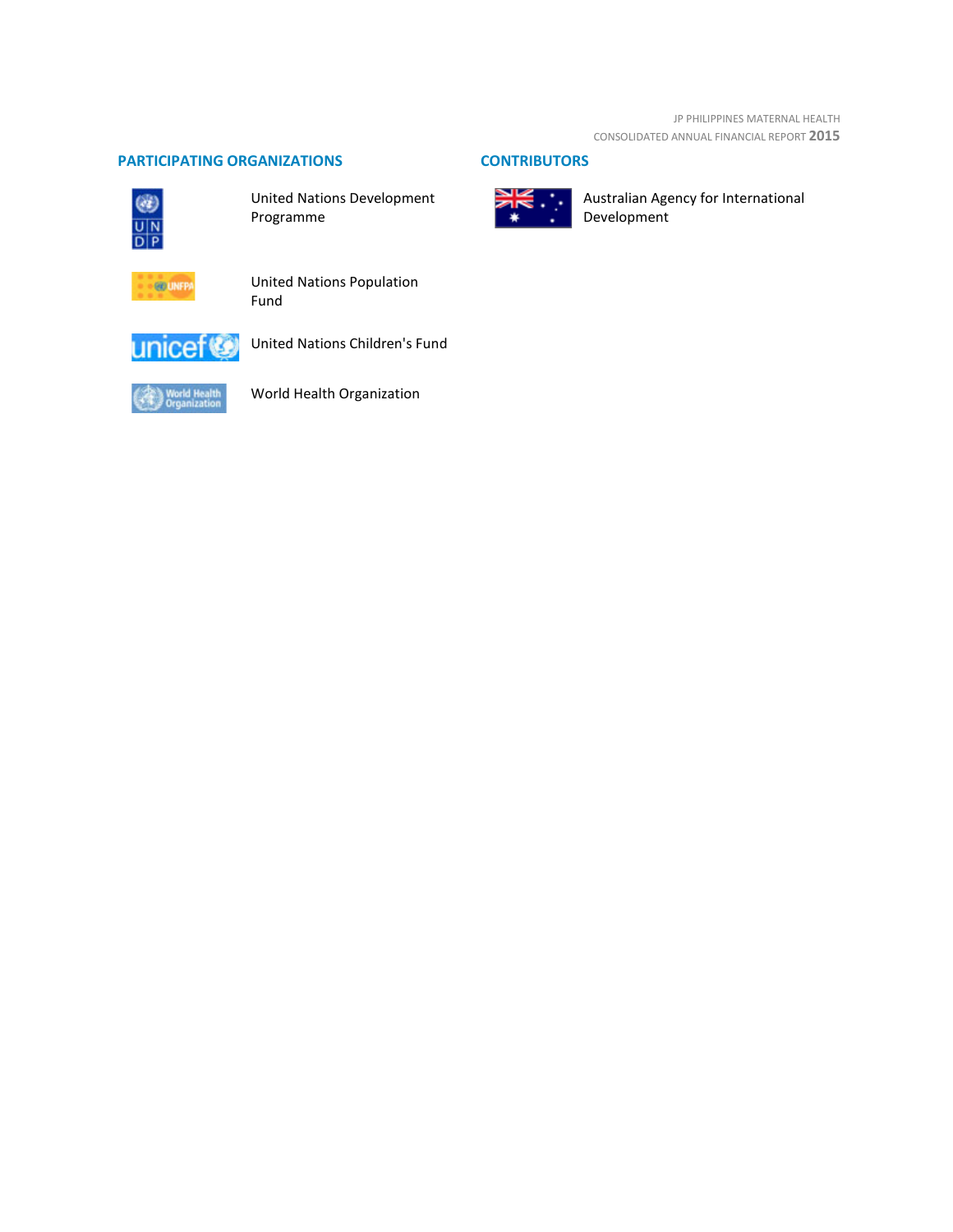### **DEFINITIONS**

### **Allocation**

Amount approved by the Steering Committee for a project/programme.

### **Approved Project/Programme**

A project/programme including budget, etc., that is approved by the Steering Committee for fund allocation purposes.

### **Contributor Commitment**

Amount(s) committed by a donor to a Fund in a signed Standard Administrative Arrangement with the UNDP Multi-Partner Trust Fund Office (MPTF Office), in its capacity as the Administrative Agent. A commitment may be paid or pending payment.

### **Contributor Deposit**

Cash deposit received by the MPTF Office for the Fund from a contributor in accordance with a signed Standard Administrative Arrangement.

### **Delivery Rate**

The percentage of funds that have been utilized, calculated by comparing expenditures reported by a Participating Organization against the 'net funded amount'.

### **Indirect Support Costs**

A general cost that cannot be directly related to any particular programme or activity of the Participating Organizations. UNDG policy establishes a fixed indirect cost rate of 7% of programmable costs.

### **Net Funded Amount**

Amount transferred to a Participating Organization less any refunds transferred back to the MPTF Office by a Participating Organization.

### **Participating Organization**

A UN Organization or other inter-governmental Organization that is an implementing partner in a Fund, as represented by signing a Memorandum of Understanding (MOU) with the MPTF Office for a particular Fund.

### **Project Expenditure**

The sum of expenses and/or expenditure reported by all Participating Organizations for a Fund irrespective of which basis of accounting each Participating Organization follows for donor reporting.

### **Project Financial Closure**

A project or programme is considered financially closed when all financial obligations of an operationally completed project or programme have been settled, and no further financial charges may be incurred.

### **Project Operational Closure**

A project or programme is considered operationally closed when all programmatic activities for which Participating Organization(s) received funding have been completed.

### **Project Start Date**

Date of transfer of first instalment from the MPTF Office to the Participating Organization.

### **Total Approved Budget**

This represents the cumulative amount of allocations approved by the Steering Committee.

### **US Dollar Amount**

The financial data in the report is recorded in US Dollars and due to rounding off of numbers, the totals may not add up.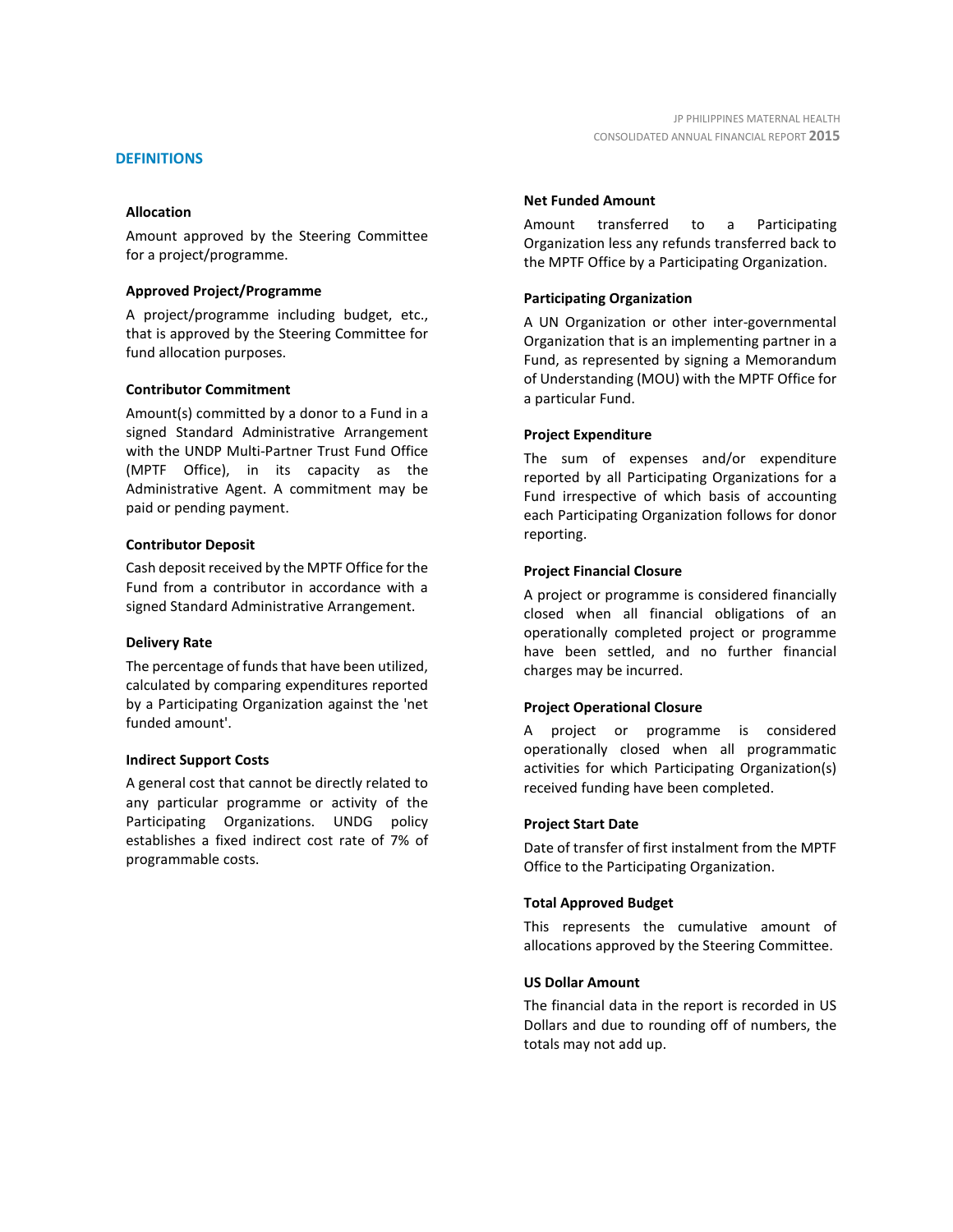#### **2015 FINANCIAL PERFORMANCE**

This chapter presents financial data and analysis of the Joint Programme on Acceleration Efforts to Attain Targets of Millennium Development Goal (MDG) 5 and Neonatal Component of MDG 4 thru Joint Programming: Rapid Reduction of Maternal and Neonatal Mortality in the Philippines (JPMNH) using the pass-through funding modality as of 31 December **2015**. Financial information for this Fund is also available on the MPTF Office GATEWAY, at the following and and the address: [http://mptf.undp.org/factsheet/fund/JPH00.](http://mptf.undp.org/factsheet/fund/JPH00) 

# CONSOLIDATED ANNUAL FINANCIAL REPORT **2015**

JP PHILIPPINES MATERNAL HEALTH

bringing the cumulative source of funds to US\$ **16,799,766**.

Of this amount, US\$ **16,625,661** has been transferred to **4** Participating Organizations, of which US\$ **13,224,406** has been reported as expenditure. The Administrative Agent fee has been charged at the approved rate of 1% on deposits and amounts to US\$ **167,744**. Table 1 provides an overview of the overall sources, uses, and balance of the JP Philippines Maternal Health as of 31 December **2015**.

### **1. SOURCES AND USES OF FUNDS**

As of 31 December **2015**, **1** contributors have deposited US\$ **16,774,400** in contributions and US\$ **25,366** has been earned in interest,

### **Table 1. Financial Overview, as of 31 December 2015 (in US Dollars)**

|                                                           | Annual 2014 | Annual 2015 | <b>Cumulative</b> |
|-----------------------------------------------------------|-------------|-------------|-------------------|
| <b>Sources of Funds</b>                                   |             |             |                   |
| <b>Gross Contributions</b>                                |             |             | 16,774,400        |
| Fund Earned Interest and Investment Income                | 5,902       | 29          | 25,366            |
| Interest Income received from Participating Organizations |             |             |                   |
| Refunds by Administrative Agent to Contributors           |             |             |                   |
| Fund balance transferred to another MDTF                  |             |             |                   |
| <b>Other Revenues</b>                                     |             |             |                   |
| <b>Total: Sources of Funds</b>                            | 5,902       | 29          | 16,799,766        |
| <b>Use of Funds</b>                                       |             |             |                   |
| Transfers to Participating Organizations                  | 7,523,998   |             | 16,625,661        |
| Refunds received from Participating Organizations         |             |             |                   |
| <b>Net Funded Amount to Participating Organizations</b>   | 7,523,998   |             | 16,625,661        |
| <b>Administrative Agent Fees</b>                          |             |             | 167,744           |
| Direct Costs: (Steering Committee, Secretariatetc.)       |             |             |                   |
| <b>Bank Charges</b>                                       | 102         | 0           | 532               |
| <b>Other Expenditures</b>                                 |             |             |                   |
| <b>Total: Uses of Funds</b>                               | 7,524,100   | 0           | 16,793,937        |
| Change in Fund cash balance with Administrative Agent     | (7,518,198) | 29          | 5,830             |
| Opening Fund balance (1 January)                          | 7,523,999   | 5,801       |                   |
| <b>Closing Fund balance (31 December)</b>                 | 5,801       | 5,830       | 5,830             |
| Net Funded Amount to Participating Organizations          | 7,523,998   |             | 16,625,661        |
| Participating Organizations' Expenditure                  | 3,457,912   | 2,902,855   | 13,224,406        |
| <b>Balance of Funds with Participating Organizations</b>  |             |             | 3,401,255         |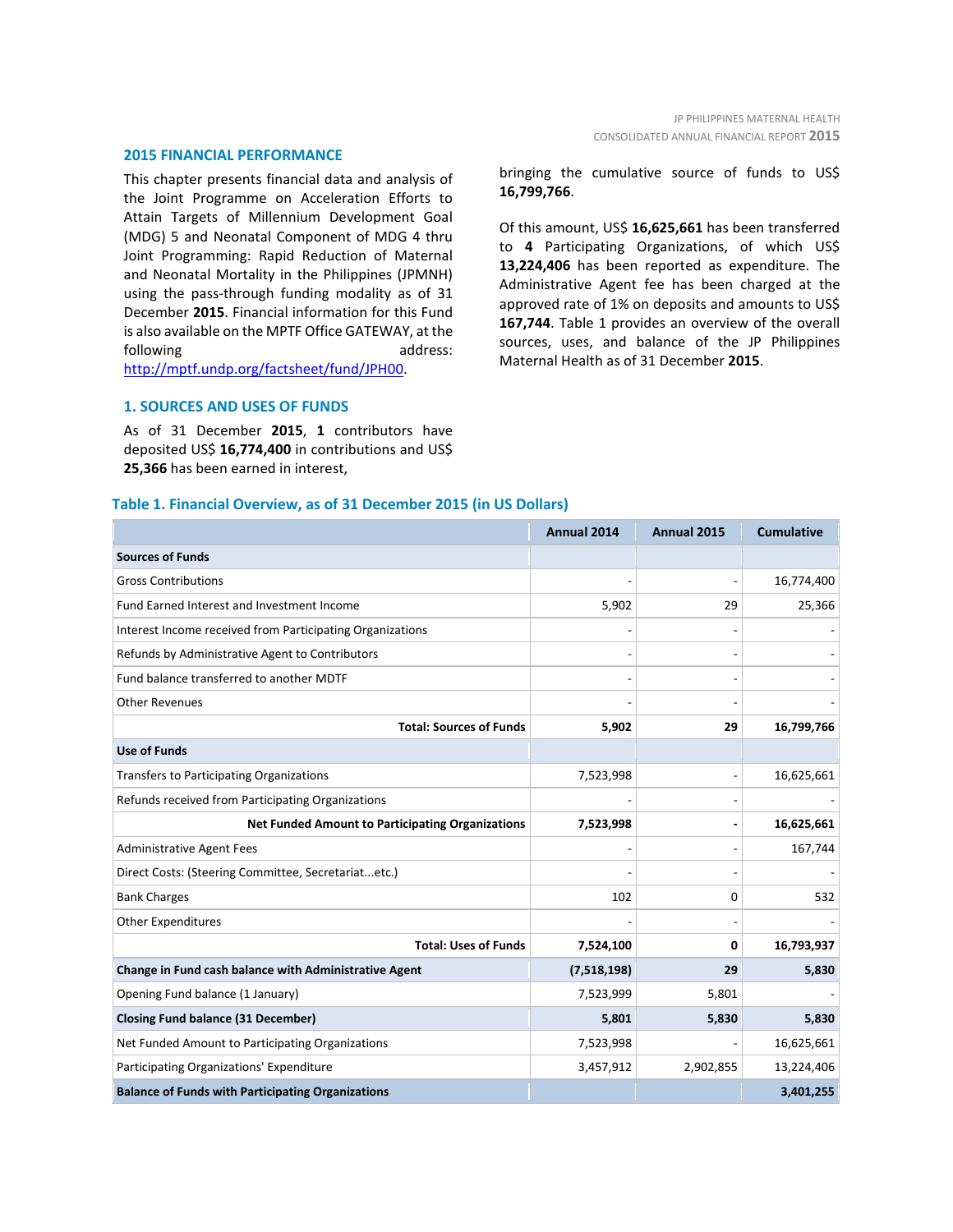# **2. PARTNER CONTRIBUTIONS**

Table 2 provides information on cumulative contributions received from all contributors to this Fund as of 31 December **2015**.

# **Table 2. Contributors' Deposits, as of 31 December 2015 (in US Dollars)**

| <b>Contributors</b>                             | <b>Prior Years</b><br>as of 31-Dec-2014 | <b>Current Year</b><br>Jan-Dec-2015 | <b>Total</b> |
|-------------------------------------------------|-----------------------------------------|-------------------------------------|--------------|
| Australian Agency for International Development | 16,774,400                              | -                                   | 16,774,400   |
| <b>Grand Total</b>                              | 16,774,400                              | -                                   | 16,774,400   |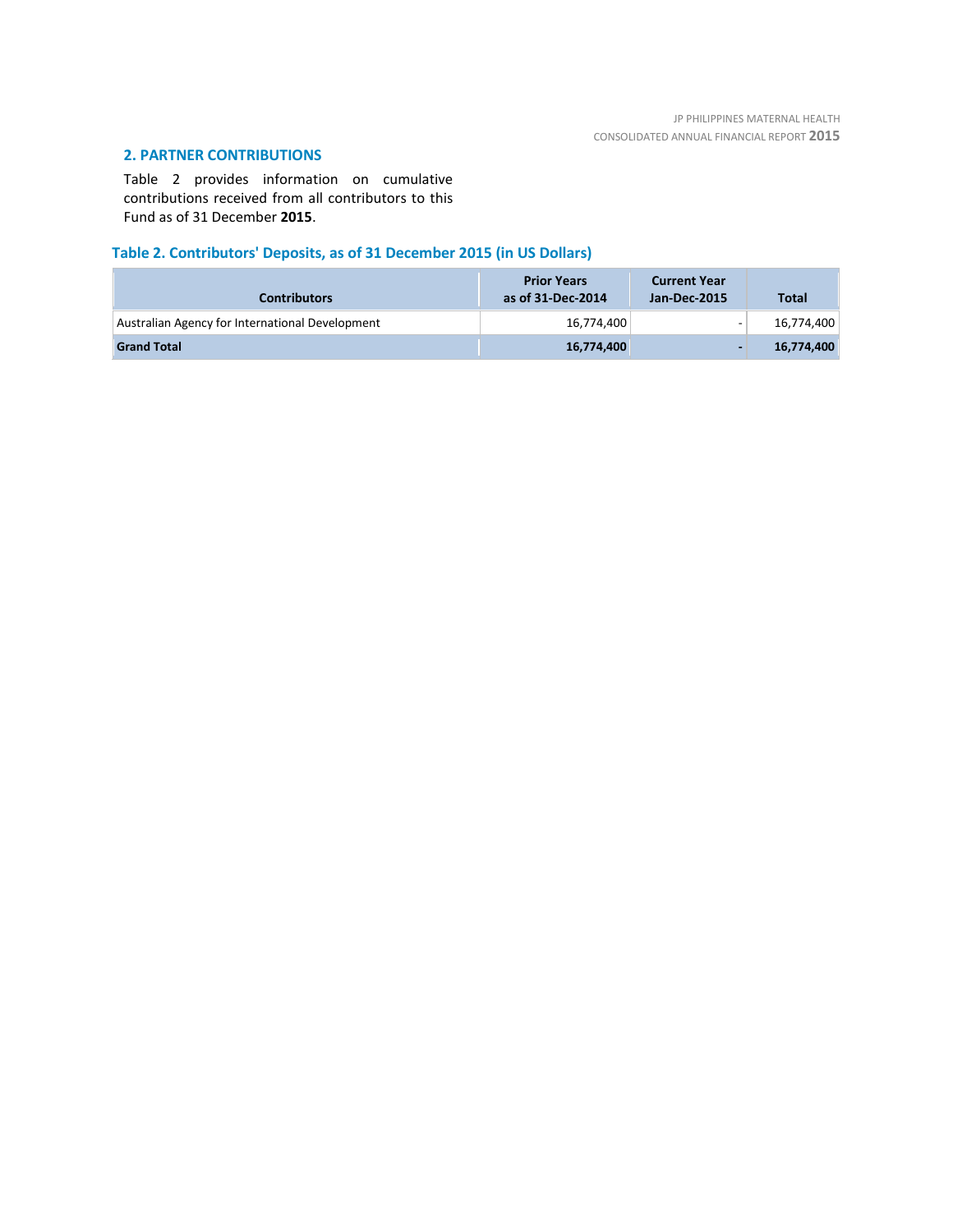### **3. INTEREST EARNED**

Interest income is earned in two ways: 1) on the balance of funds held by the Administrative Agent ('Fund earned interest'), and 2) on the balance of funds held by the Participating Organizations ('Agency earned interest') where their Financial Regulations and Rules allow return of interest

to the AA. As of 31 December **2015**, Fund earned interest amounts to US\$ **25,366** and no interest was received from Participating Organizations. Details are provided in the table below.

### **Table 3. Sources of Interest and Investment Income, as of 31 December 2015 (in US Dollars)**

| <b>Interest Earned</b>                     | <b>Prior Years</b><br>as of 31-Dec-2014 | <b>Current Year</b><br><b>Jan-Dec-2015</b> | <b>Total</b> |
|--------------------------------------------|-----------------------------------------|--------------------------------------------|--------------|
| <b>Administrative Agent</b>                |                                         |                                            |              |
| Fund Earned Interest and Investment Income | 25,337                                  | 29                                         | 25,366       |
| <b>Total: Fund Earned Interest</b>         | 25,337                                  | 29                                         | 25,366       |
| <b>Participating Organization</b>          |                                         |                                            |              |
| <b>Total: Agency earned interest</b>       |                                         |                                            |              |
| <b>Grand Total</b>                         | 25,337                                  | 29                                         | 25,366       |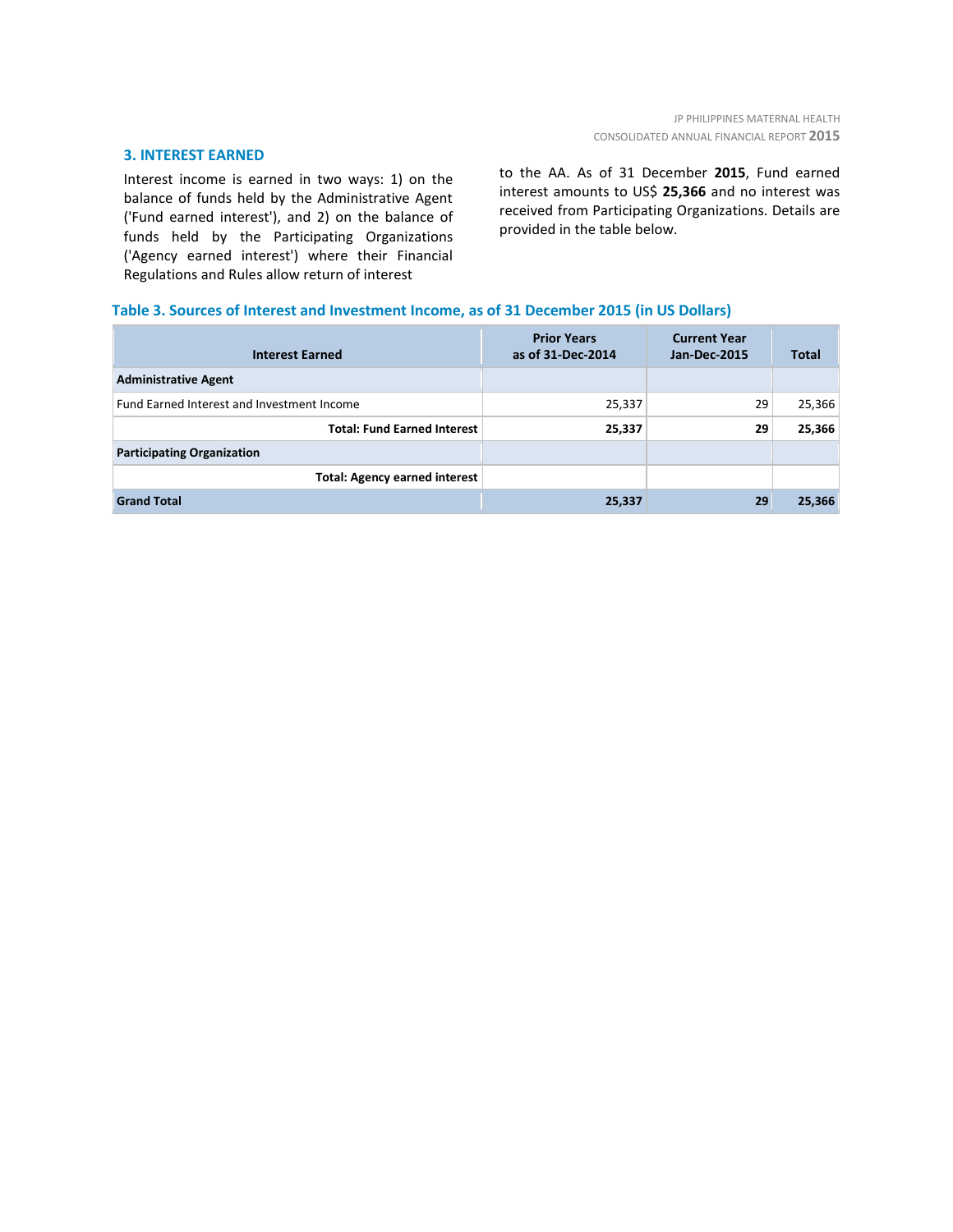### **4. TRANSFER OF FUNDS**

Allocations to Participating Organizations are approved by the Steering Committee and disbursed by the Administrative Agent. As of 31 December **2015**, the AA has transferred US\$ **16,625,661** to **4** Participating Organizations (see list below).

Table 4 provides additional information on the refunds received by the MPTF Office, and the net funded amount for each of the Participating Organizations.

|                 | Table 4. Transfer, Refund, and Net Funded Amount by Participating Organization, as of 31 December 2015 |  |
|-----------------|--------------------------------------------------------------------------------------------------------|--|
| (in US Dollars) |                                                                                                        |  |

| Participating<br>Organization | Prior Years as of 31-Dec-2014 |                |                   | <b>Current Year Jan-Dec-2015</b> |                |                   | <b>Total</b>     |                |                   |
|-------------------------------|-------------------------------|----------------|-------------------|----------------------------------|----------------|-------------------|------------------|----------------|-------------------|
|                               | <b>Transfers</b>              | <b>Refunds</b> | <b>Net Funded</b> | <b>Transfers</b>                 | <b>Refunds</b> | <b>Net Funded</b> | <b>Transfers</b> | <b>Refunds</b> | <b>Net Funded</b> |
| <b>UNDP</b>                   | 963,826                       |                | 963,826           |                                  |                |                   | 963,826          |                | 963,826           |
| <b>UNFPA</b>                  | 9,002,411                     |                | 9,002,411         |                                  |                |                   | 9,002,411        |                | 9,002,411         |
| <b>UNICEF</b>                 | 3,953,312                     |                | 3,953,312         |                                  |                |                   | 3,953,312        |                | 3,953,312         |
| <b>WHO</b>                    | 2,706,112                     |                | 2,706,112         |                                  |                |                   | 2,706,112        |                | 2,706,112         |
| <b>Grand Total</b>            | 16,625,661                    |                | 16,625,661        |                                  |                |                   | 16,625,661       |                | 16,625,661        |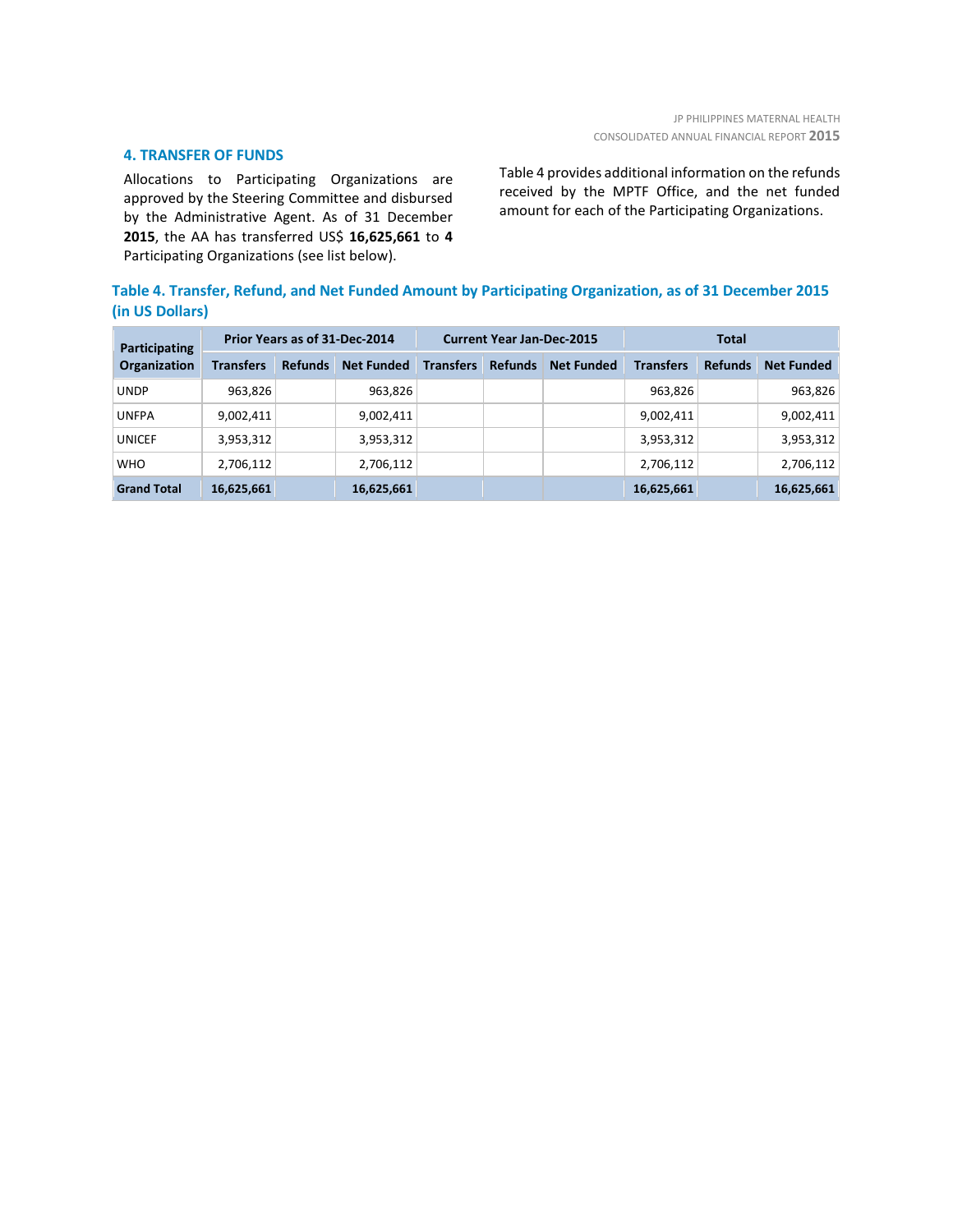JP PHILIPPINES MATERNAL HEALTH

CONSOLIDATED ANNUAL FINANCIAL REPORT **2015**

# **5. EXPENDITURE AND FINANCIAL DELIVERY RATES**

All final expenditures reported for the year **2015** were submitted by the Headquarters of the Participating Organizations. These were consolidated by the MPTF Office.

### **5.1 EXPENDITURE REPORTED BY PARTICIPATING ORGANIZATION**

As shown in table below, the cumulative net funded amount is US\$ **16,625,661** and cumulative expenditures reported by the Participating Organizations amount to US\$ **13,224,406**. This equates to an overall Fund expenditure delivery rate of **80** percent.

### **Table 5.1 Net Funded Amount, Reported Expenditure, and Financial Delivery by Participating Organization, as of 31 December 2015 (in US Dollars)**

|                                      |                           |                                    | <b>Expenditure</b>                      |                                            |                   |                           |
|--------------------------------------|---------------------------|------------------------------------|-----------------------------------------|--------------------------------------------|-------------------|---------------------------|
| Participating<br><b>Organization</b> | Approved<br><b>Amount</b> | <b>Net Funded</b><br><b>Amount</b> | <b>Prior Years</b><br>as of 31-Dec-2014 | <b>Current Year</b><br><b>Jan-Dec-2015</b> | <b>Cumulative</b> | <b>Delivery Rate</b><br>% |
| <b>UNDP</b>                          | 963,826                   | 963,826                            | 27.899                                  | 688,793                                    | 716.691           | 74.36                     |
| <b>UNFPA</b>                         | 9,002,411                 | 9,002,411                          | 6,436,666                               | 1,001,350                                  | 7,438,016         | 82.62                     |
| <b>UNICEF</b>                        | 3,953,312                 | 3,953,312                          | 2,237,258                               | 597,229                                    | 2,834,487         | 71.70                     |
| <b>WHO</b>                           | 2,706,112                 | 2,706,112                          | 1,619,728                               | 615,483                                    | 2,235,211         | 82.60                     |
| <b>Grand Total</b>                   | 16,625,661                | 16,625,661                         | 10,321,550                              | 2,902,855                                  | 13,224,406        | 79.54                     |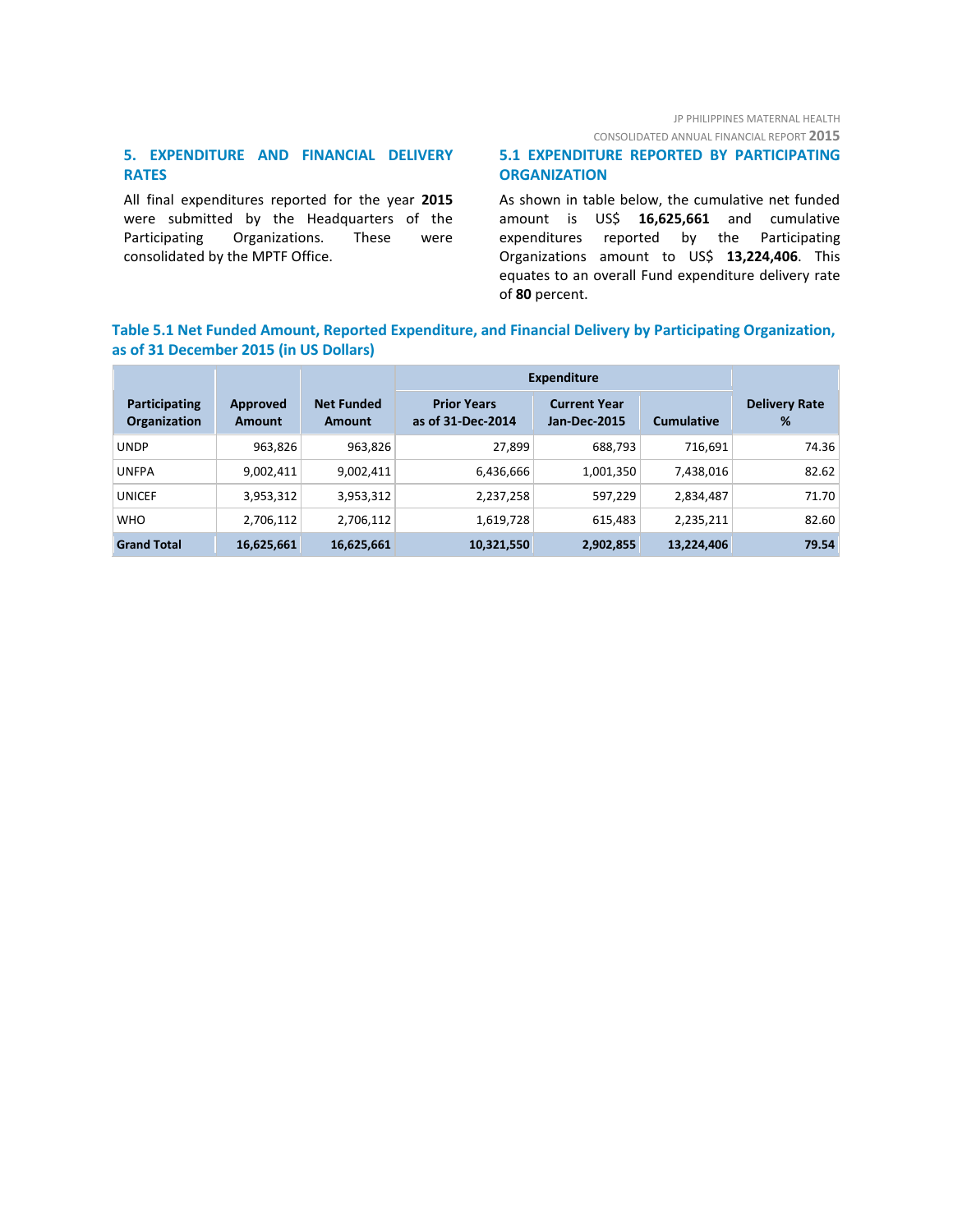### **5.2 EXPENDITURE REPORTED BY CATEGORY**

\_\_\_\_\_\_\_\_\_\_\_\_\_\_\_\_\_\_\_\_\_\_

Project expenditures are incurred and monitored by each Participating Organization and are reported as per the agreed categories for inter-agency harmonized reporting.

Table 5.2 reflects expenditure reported in the UNDG expense categories.

### **2012 CEB Expense Categories**

- 1. Staff and personnel costs
- 2. Supplies, commodities and materials
- 3. Equipment, vehicles, furniture and depreciation
- 4. Contractual services
- 5. Travel
- 6. Transfers and grants
- 7. General operating expenses
- 8. Indirect costs

### **Table 5.2 Expenditure by UNDG Budget Category, as of 31 December 2015 (in US Dollars)**

|                                           | <b>Expenditure</b>                      |                                            |              |                                                     |
|-------------------------------------------|-----------------------------------------|--------------------------------------------|--------------|-----------------------------------------------------|
| Category                                  | <b>Prior Years</b><br>as of 31-Dec-2014 | <b>Current Year</b><br><b>Jan-Dec-2015</b> | <b>Total</b> | <b>Percentage of Total</b><br><b>Programme Cost</b> |
| Staff & Personnel Cost (New)              | 273,086                                 | 132,512                                    | 405,598      | 3.28                                                |
| Suppl, Comm, Materials (New)              | 4,338,203                               | (174, 133)                                 | 4,164,070    | 33.68                                               |
| Equip, Veh, Furn, Depn (New)              | 14,922                                  | 18,967                                     | 33,888       | 0.27                                                |
| Contractual Services (New)                | 2,196,703                               | 1,644,715                                  | 3,841,419    | 31.07                                               |
| Travel (New)                              | 246,547                                 | 247,119                                    | 493,667      | 3.99                                                |
| Transfers and Grants (New)                | 878,002                                 | 145,691                                    | 1,023,693    | 8.28                                                |
| <b>General Operating (New)</b>            | 1,697,203                               | 704,390                                    | 2,401,593    | 19.42                                               |
| <b>Programme Costs Total</b>              | 9,644,666                               | 2,719,261                                  | 12,363,927   | 100.00                                              |
| <sup>1</sup> Indirect Support Costs Total | 676,884                                 | 183,594                                    | 860,479      | 6.96                                                |
| <b>Total</b>                              | 10,321,550                              | 2,902,855                                  | 13,224,406   |                                                     |

**<sup>1</sup> Indirect Support Costs** charged by Participating Organization, based on their financial regulations, can be deducted upfront or at a later stage during implementation. The percentage may therefore appear to exceed the 7% agreed-upon for on-going projects. Once projects are financially closed, this number is not to exceed 7%.